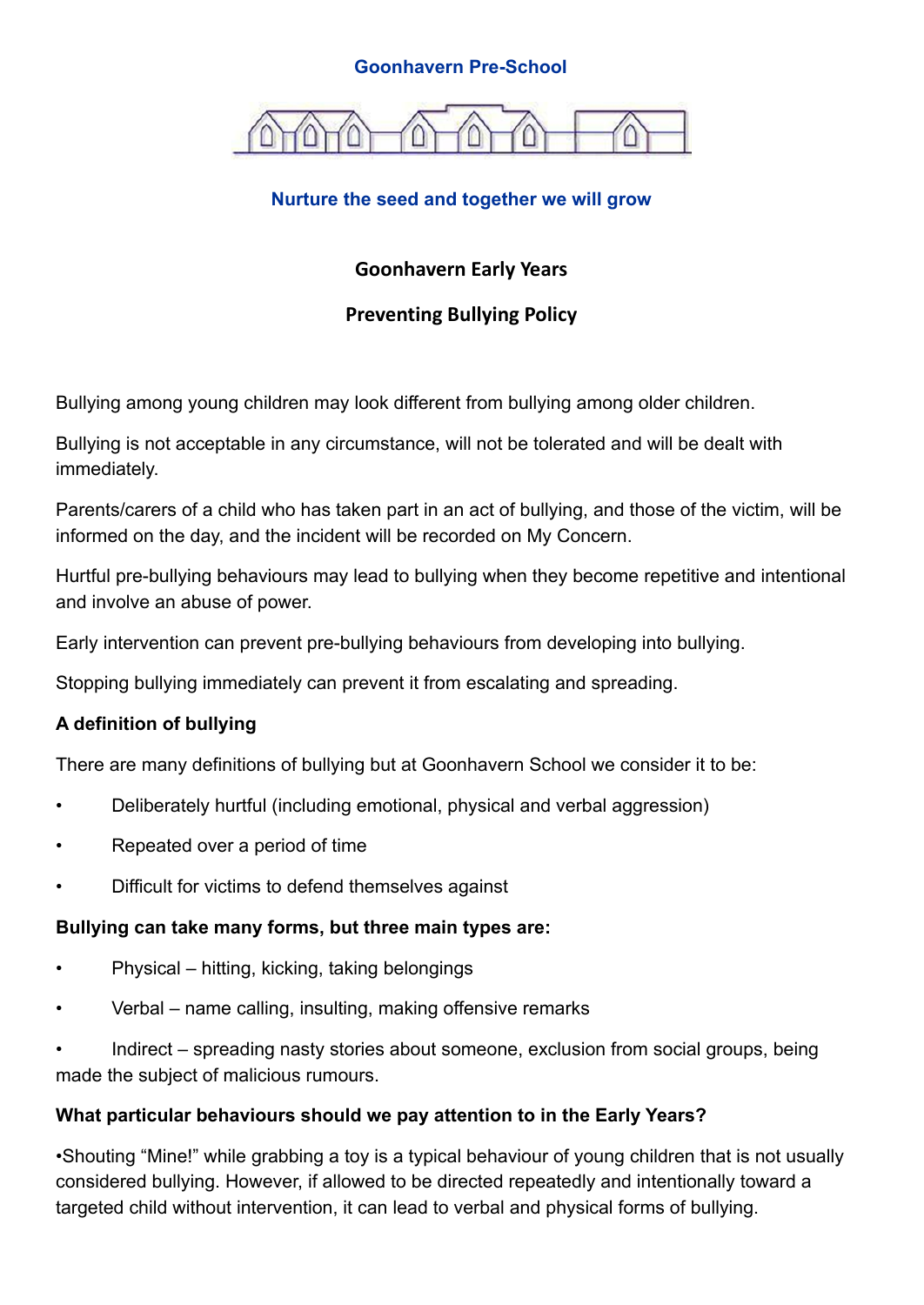•Occasionally young children may whisper secrets and call each other funny names. But when whispering spreads rumours or private information, when silly names become hurtful name-calling, and when one child repeatedly becomes the target, these childhood games could be considered bullying.

•Children who say, "You can't play with me," may not yet be deliberately excluding selected classmates, but this behaviour can easily develop into relational bullying and escalate into the more sophisticated forms of social exclusion used by other children (e.g., "You can't be my friend if you're friends with her").

•Children's make-believe play provides opportunities for some children to manipulate and assert power over their playmates. Children who take charge of assigning the roles of mother, father, baby, and dog in a make-believe family are not bullying. But when these children consistently assign one child to play the less desirable roles (e.g., the dog, the baby, or the bad guy), don't permit playmates to switch roles, and even control the child's actions (demanding that the child bark, cry, or go to jail), they are deliberately and repeatedly using their power to take advantage of a vulnerable child—this can be a key component of bullying.

## **We aim to:**

● Identify and help all three players in a bullying situation—the bully, the victim, and the bystanders. All children need to develop the social skills necessary to prevent and respond to bullying. Repeated bullying occurs only in early childhood settings that tolerate bullying behaviours and fail to teach social skills:

•Support children who are engaging in bullying style behaviour to stop bullying, engage in more cooperative behaviours, and develop empathy and social problem-solving skills.

•Teach children, who are targets of bullying, how to respond to bullying with assertiveness, rather than by submitting or counter-attacking.

•Teach Bystanders that they have the power to stop bullying and how to use problem-solving strategies to help prevent and stop bullying.

•Talk with young children about bullying. Dealing with bullying directly and openly lets everyone know that bullying is an important concern, that it will not be tolerated, and that everyone needs to work together to stop and prevent it.

•Teach and guide children in practising the social skills they need to help stop and prevent bullying.

•Engage children in activities to develop the social skills they need to help stop and prevent bullying, including empathy, assertiveness, and problem-solving.

•Work to develop and maintain a common vision of a bullying-free environment.

•Prepare to take advantage of teachable moments, and intervene immediately and effectively whenever children engage in what could be considered as pre-bullying and bullying behaviours. Intervention is most effective when it includes all children: children who bully, children who are victims, and children who are bystanders to bullying.